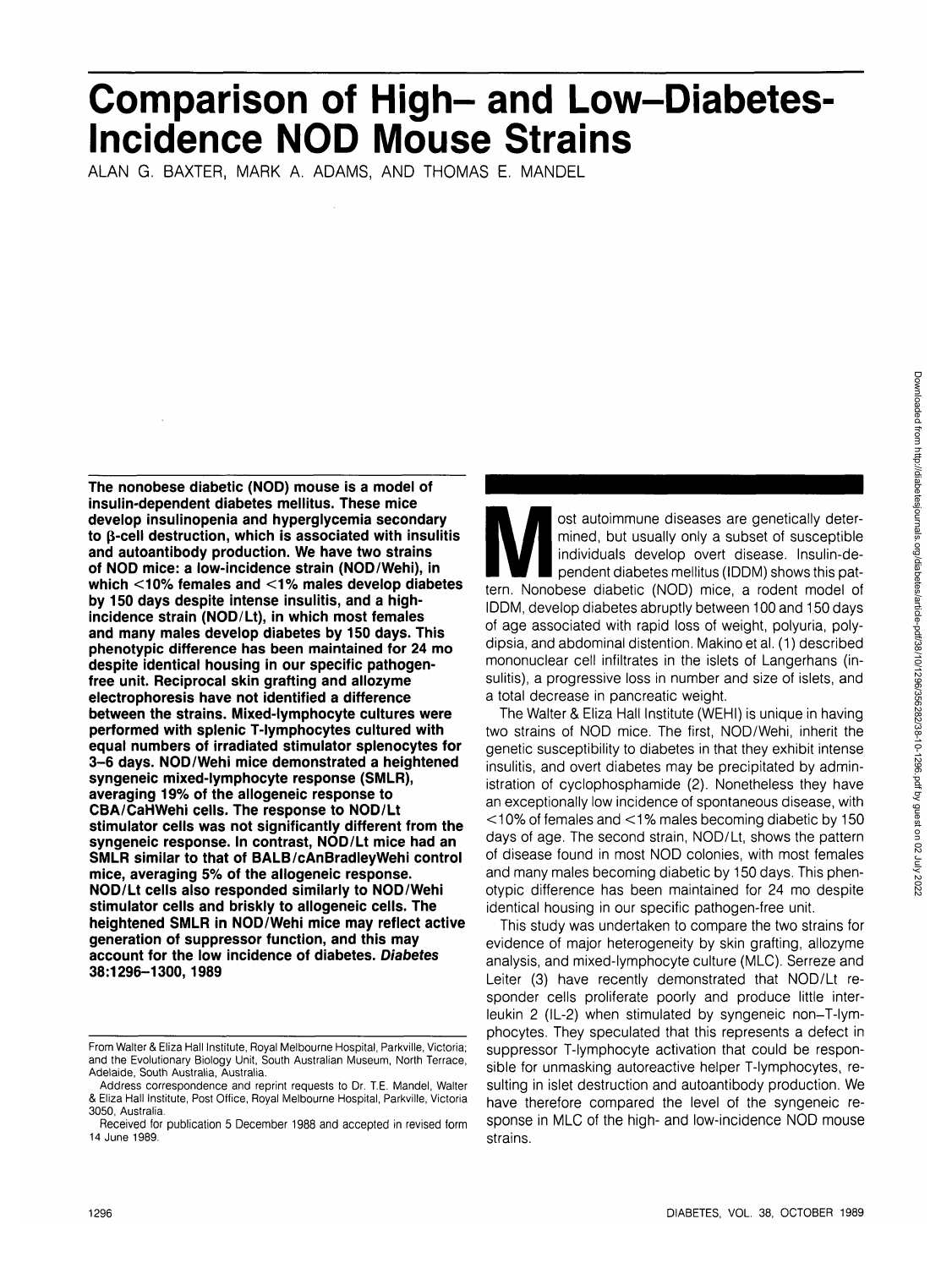# A.G. BAXTER, M.A. ADAMS, AND T.E. MANDEL

# **RESEARCH DESIGN AND METHODS**

NOD/Wehi mice aged 70-188 days (av 120 days) were obtained from the colony maintained at WEHI for 17 generations. The colony was originally provided by H. Asamoto (Kyoto, Japan) in 1984. NOD/Lt mice aged 40-161 days (av 110 days) were obtained from the colony maintained at WEHI for 6 generations. This colony was originally obtained from E.H. Leiter (Jackson, Bar Harbor, ME) in January 1987. Experimental stocks of both NOD lines were maintained on separate racks in the same room, with a 12-h light-dark cycle and a constant ambient temperature of 21°C. BALB/cAnBradleyWehi, CBA/CaHWehi, BALB/c.lg-Ibnu/ Wehi, B6.Ig.l<sup>e</sup>.nu/Wehi, CBA/CaH.bg, and NZB/Wehi mice were obtained from the animal breeding facilities of WEHI. All mice were housed under specific pathogen-free conditions and were allowed free access to food (Barastoc mouse pellets, Bendigo, Victoria, Australia) and acidified water. Mice were excluded if polydipsic, polyuric, or obviously ill. **Preparation of MLC assays.** Mice were killed by cervical dislocation, and the spleen was removed under aseptic conditions and placed in cold, sterile phosphate-buffered balanced salt solution with 10% fetal calf serum (BSS-FCS). One mouse of each strain was killed to provide stimulator cells, and two mice of one strain were killed for the responder cells. A cell suspension was made, and the erythocytes were lysed in 5 ml 0.168 M NH4CI at 37°C for 5 min and washed and resuspended in BSS-FCS.

Responder cells were enriched for T-lymphocytes by nylon-wool incubation. The nylon-wool columns were prepared as follows: 1.4 g of nylon wool from LP-1 Leuko-Pak leukocyte filters (discontinued product, Fenwal, Morton Grove, IL) was weighed and carded on fleece cards (Ashford Handicrafts, Ashburton, New Zealand), packed into 10-ml syringes, and compacted, and the barrel containing nylon wool was sterilized in a preevacuation moist-heat autoclave (Harts, Perth, Western Australia) at 121°C and 106 kPa for 20 min. Before loading the cells, the nylon wool was saturated with BSS-FCS, capped, and incubated at 37°C for 60 min. The column was drained immediately before loading.

Cell concentration and viability were assessed in an aliquot of each sample of responder cells by eosin exclusion, and the remaining cells were decanted into a column and incubated for 30 min. The column was then washed with warmed (37°C) BSS-FCS, and the first 18 ml of effluent was collected and pelleted. The responder cells were pooled, and an aliquot was counted and appropriately diluted to concentrations of 1, 2, 3, 4, 5, and  $6 \times 10^6$  cells/ml with mouse-tonicity Dulbecco's modified Eagle's medium and 10% FCS (DMEM-FCS).

Stimulator cells were suspended in 2 ml BSS-FCS and irradiated with 1500 rad by means of a Cobalt 60  $\gamma$ -irradiator (Eldorado 6, Atomic Energy of Canada), an aliquot was counted, and the cells were diluted. Responder and stimulator cells were titrated as  $100-\mu l$  aliquots into 96-well, round-bottom microtiter plates (Flow, Hamden, CT) with quadruplicate cultures for each cell concentration. Responder cells were titrated alone as a negative control, against irradiated syngeneic cells for autologous response, and against cells completely mismatched at all H-2 loci as a positive control. A responder-to-stimulator cell ratio of 1:1

was used for all cultures. The plates were incubated for 3-6 days at 37°C with 10% CO<sub>2</sub> in a Kevatron (Vic) model 102 water-jacketed incubator. Six hours before harvesting, 10  $\mu$ l of 100  $\mu$ Ci/ml tritiated thymidine (1  $\mu$ Ci) was added to each well. The cells were harvested with a Skatron AS cell harvester (Lierbyen, Norway). The glass filter paper (Enzo, New York) was allowed to dry, and the cells were counted for 1 min in a Prias PL Tricarb liquid-scintillation counter (Packard, Downers Grove, IL).

**Skin grafting.** Donor mice were killed by cervical dislocation, and the tail was removed and bathed in 70% ethanol. The skin was stripped and cut into 0.5-cm<sup>2</sup> patches on filter paper soaked with phosphate-buffered saline. Recipient mice were anesthetized by methoxyflurane (Abbott, North Chicago, IL) inhalation, and the left flank was prepared by shaving with small animal clippers and irrigated with 70% ethanol. An area of left flank skin was removed with curved dissection scissors, leaving the vascular bed of the subdermis. The graft was placed over the defect, covered with sterile petroleum jelly-impregnated gauze, and held in place with Micropore adhesive tape (3M). A protective layer of Transpore adhesive tape (3M) was then applied. Grafted mice were then observed at 30, 60, and 90 days. After 100 days, recipient mice were killed, and the graft was examined histologically.

**Allozymes.** Allozyme electrophoresis of kidney homogenates was performed according to the procedures described by Richardson et al. (4). The following enzymes and proteins were used as genetic markers: aldehyde dehydrogenase(EC 1.2.1.5), alkaline phosphatase (EC 3.1.3.1), carboxylesterase (EC 3.1.1.1), aspartate aminotransferase (EC 2.6.1.1), glucose-6-phosphate isomerase (EC 5.3.1.9), alanine aminotransferase (EC 2.6.1.2), glutathione reductase (EC 1.6.4.2),  $\beta$ -glucuronidase (EC 3.2.1.31), hemoglobin, isocitrate dehydrogenase (EC 1.1.1.42), malate dehydrogenase (EC 1.1.1.40), mannose-6-phosphate isomerase (EC 5.3.1.8), dipeptidase (EC 3.4.13.11), and phosphoglucomutase (EC 5.4.2.2).

**Statistical analysis.** For each experiment, the cell concentration that provided submaximal allogeneic response was selected for comparison. Because both 3- and 4-day cultures produced maximal stimulation at the same cell concentration  $(5 \times 10^5$  responder cells/well), the data from these two time points were pooled for statistical analysis.

A comparison of the syngeneic responses was made. The means of allogeneic and syngeneic responses at  $4 \times 10^5$ cells/well were calculated. The mean syngeneic response was then expressed as a proportion of the mean allogeneic response obtained at the same cell concentration in the same experiment. It was assumed that each experiment was independent and each estimated value maintained the same distribution. Wilcoxon's rank-sum test was applied.

A comparison of the response to syngeneic cells and cross-strain cells was made. Each of the quadruplicate measurements of the syngeneic and cross-strain responses was expressed as a proportion of the mean allogeneic response obtained at the same cell concentration in the same experiment. Two-way analysis of variance was then used to test for column effect.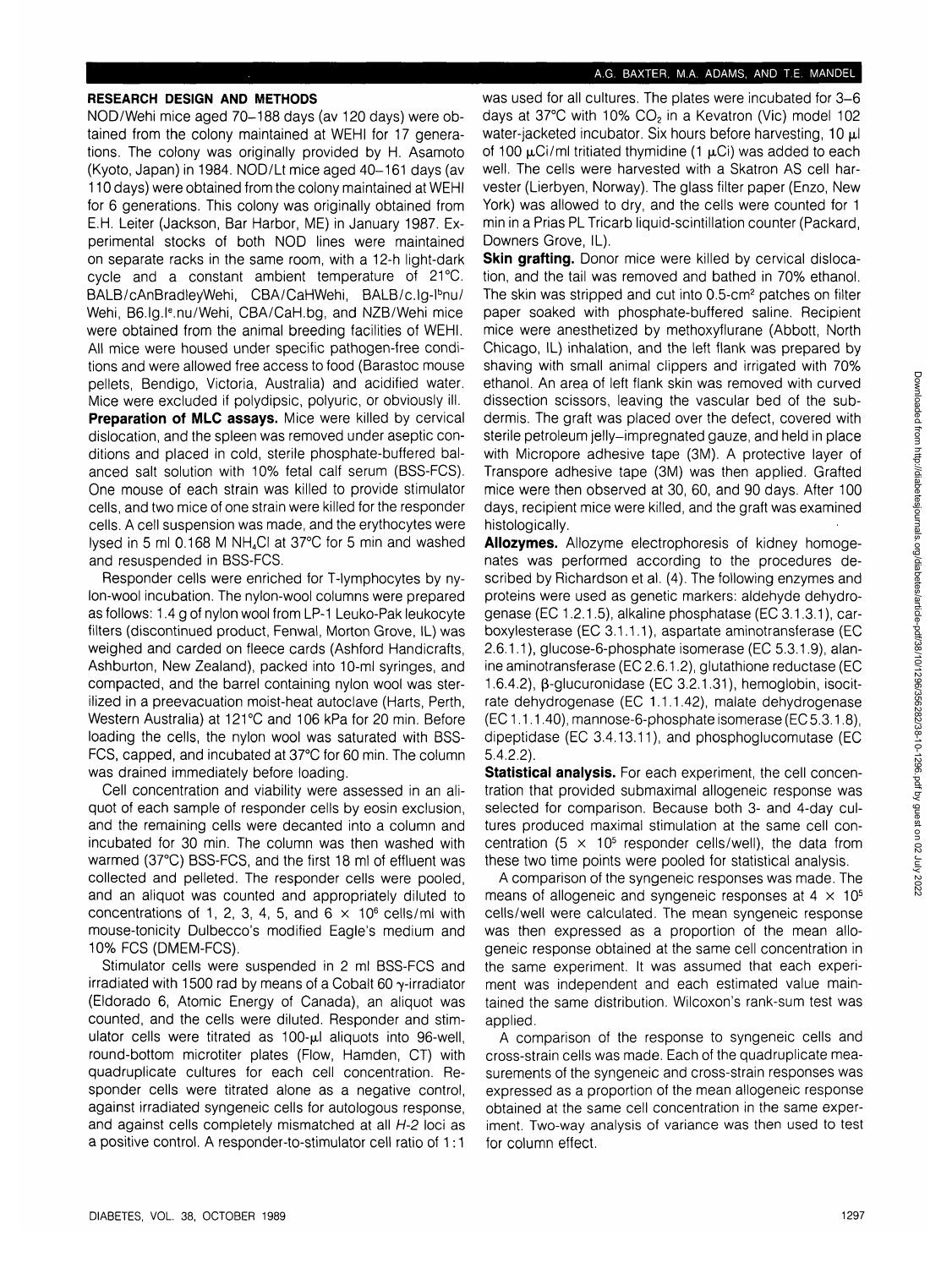#### COMPARISON OF NOD MOUSE STRAINS

#### TABLE 1

Reciprocal skin grafts between NOD mouse strains

| Donor    | Recipient | Graft survival (days)                                   |  |  |
|----------|-----------|---------------------------------------------------------|--|--|
| NOD/Wehi | NOD/Lt    | $60^{*}$ (n = 1), 90† (n = 1), 94‡ (n = 1), 100 (n = 5) |  |  |
| NOD/Lt   | NOD/Wehi  | 100 $(n = 8)$                                           |  |  |
| NOD/Wehi | NOD/Wehi  | 30 (n = 1), 100 (n = 21)                                |  |  |

\*Became diabetic, suffered rectal prolapse, and died with graft intact.

fBecame diabetic and died with graft intact.

^Became diabetic, suffered facial abscess, and died with graft intact.

## **RESULTS**

Reciprocal skin grafts were not rejected after 100 days (Table 1). Histological examination revealed no evidence of infiltration or scar formation. During the 100-day observation period, 3 of 8 NOD/Lt mice developed diabetes, whereas none of the 30 NOD/Wehi mice were affected. The allozyme profiles of the strains were also identical (Table 2).

Both NOD/Lt and NOD/Wehi were able to mount a brisk proliferative response to CBA/CaHWehi stimulator cells (Figs. 1 and 2). These responses were maximal with 5  $\times$ 10<sup>5</sup> responder cells/well at 3 or 4 days,  $4 \times 10^5$  cells/well at 5 days, and  $3 \times 10^5$  cells/well at 6 days, because high cell numbers cultured for extended periods resulted in medium depletion. Because the syngeneic response was measured as a proportion of the allogeneic response, cell concentrations resulting in submaximal allogeneic reactivity were selected for further analysis, i.e.,  $4 \times 10^5$  responder cells/well for 3 or 4 days,  $3 \times 10^5$  cells/well at 5 days, and  $2 \times 10^5$  cells/well at 6 days. There was no significant difference between the responses of responder cells from either strain to stimulator cells derived from either NOD/Wehi or NOD/Lt mice (Table 3). The NOD/Wehi responder cells exhibited a greater syngeneic proliferative response than either NOD/Lt ( $P < .005$ ) or BALB/cAnBradleyWehi ( $P <$ .005) controls (Fig. 3). This difference was maintained at 5 and 6 days (data not shown). There was no significant difference between the syngeneic responses of NOD/Lt and BALB/cAnBradleyWehi mice.

### **DISCUSSION**

Skin grafts, allozymes, MLCs, and the presence of insulitis in most mice of both sexes and both strains demonstrated their near-genetic identity. The acceptance of tail skin grafts between strains is highly significant because lines segregated within the same strain of NOD mice rejected reciprocal grafts by 40 days (E.H. Leiter, unpublished observations). The allozyme profiles are also identical, including the rare b allele at Gpt-1, which is found in only a few inbred strains, including the NOD colony bred at The Jackson Laboratory. MLCs have also failed to demonstrate reactivity between the strains. Therefore, it is unlikely that strain contamination resulted in differential susceptibility to diabetes, and the two strains seem virtually identical. However, we estimate that NOD/Wehi was segregated from the parental strain after 19 generations of brother-sister mating from the observation by Makino et al. (1) of a single diabetic female cataract-prone mouse. Thus, there is potential for genetic heterogeneity (5). Although we have examined many loci in these studies, we have not excluded genetic divergence.

The two NOD strains have been maintained in near-identical conditions for 24 mo. Their difference in incidence has been maintained in three different animal houses and is unaffected by housing the strains in the same room. Although the restricted passage of a pathogen responsible for susceptibility or resistance to disease may be occurring within one strain, it seems unlikely.

The autologous mixed-lymphocyte response (AMLR) in

| TABLE 2 |                                       |  |  |
|---------|---------------------------------------|--|--|
|         | Allelic profiles of NOD mouse strains |  |  |

| Enzyme   | Chromosome location | NOD/Wehi | NOD/Lt | BALB/c.lg-l <sup>b</sup> nu/Wehi | B6.Ig.I <sup>e</sup> .nu/Wehi | CBA/CaH.bg | NZB/Wehi |
|----------|---------------------|----------|--------|----------------------------------|-------------------------------|------------|----------|
| $And-1$  |                     |          |        |                                  |                               |            |          |
| $Akp-1$  |                     |          |        |                                  |                               |            |          |
| $Es-1$   |                     |          |        |                                  |                               |            |          |
| $Es-3$   |                     |          |        |                                  |                               |            |          |
| Got-2    |                     |          |        |                                  |                               |            |          |
| Gpi-1    |                     |          |        |                                  |                               |            |          |
| $Gpt-1$  |                     |          |        |                                  |                               |            |          |
| $Gr-1$   |                     |          |        |                                  |                               |            |          |
| Gus-s    |                     |          |        |                                  |                               |            |          |
| Hbb      |                     |          |        |                                  |                               |            |          |
| $Idh-1$  |                     |          |        |                                  |                               |            |          |
| ltp      |                     |          |        |                                  |                               |            |          |
| $Mod-1$  |                     |          |        |                                  |                               |            |          |
| Mpi-1    |                     |          |        |                                  |                               |            |          |
| Pep-3    |                     |          |        |                                  |                               |            |          |
| $P$ gm-1 |                     |          |        |                                  |                               |            |          |

Standard nomenclature used for allelic profiles (16,17). Allelic profile for NOD mice identical with that found by The Jackson Laboratory in the Leiter colony of NOD mice (18). Profiles of 4 other inbred strains are included for comparison. \*Rare Gpt-1<sup>b</sup> allele found in only a few inbred strains.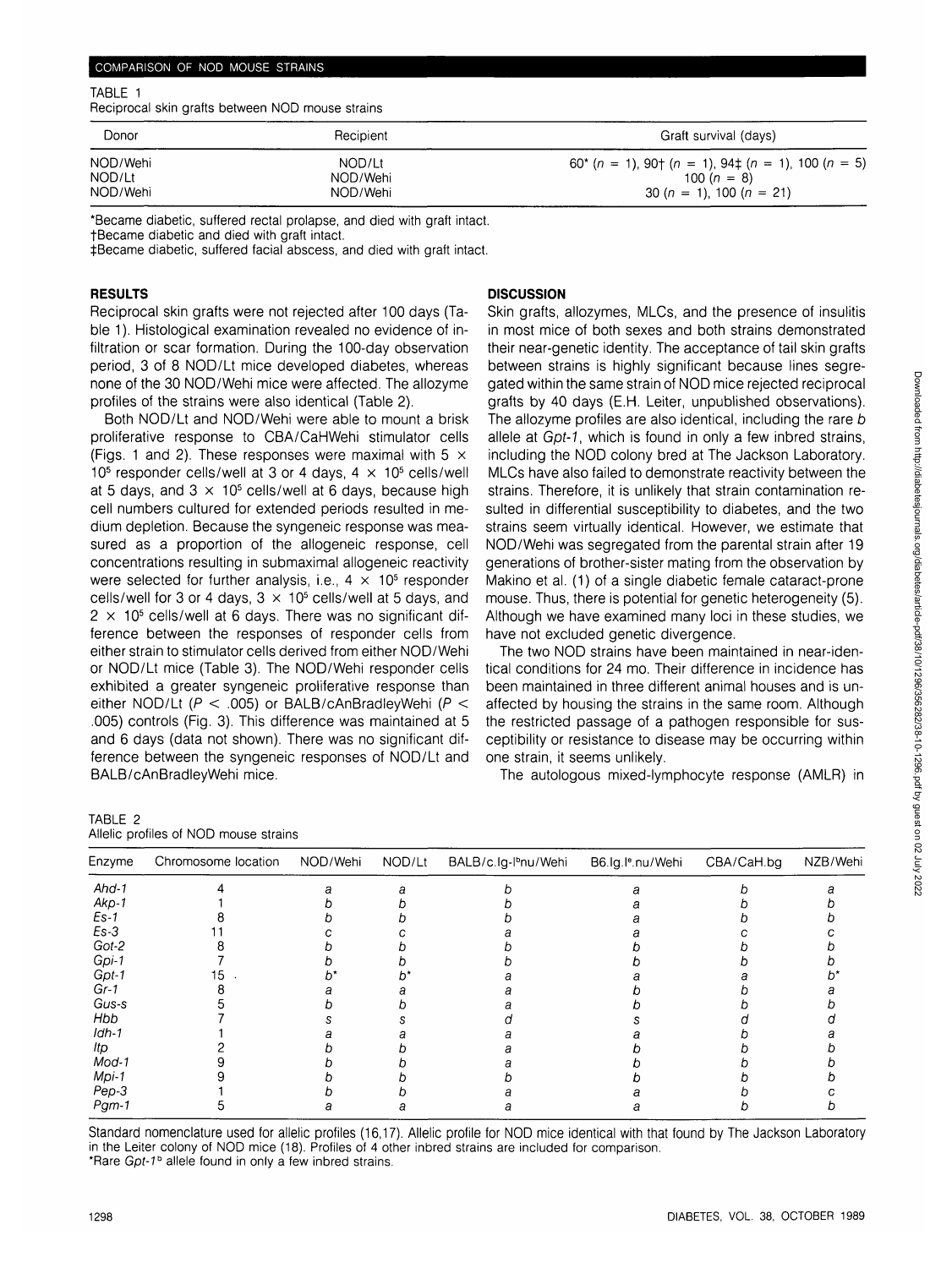



humans is an in vitro T-lymphocyte response to class II antigens that demonstrates the characteristics of an immune reaction, i.e., memory and specificity (6). The AMLR produces immune effector cells, described as mediating help (7 ) o r suppressio n (8 ) an d actin g a s suppressor-inducer s (9) . T-lymphocyte s generate d i n cultur e wit h autologou s non-T-lymphocyte s suppres s bot h th e proliferativ e an d cytotoxic effects of fresh unstimulated T-lymphocytes to allogeneic cells in MLC (10) and inhibit pokeweed mitogen-stimulate d immunoglobuli n synthesi s b y autologou s T-lymphocytes (11). The association between a defective AMLR and systemic lupus erythematosus (SLE) was first described by Sakane et al. (12) in 1978. Since then, the same defect has been found in patients with many other autoimmun e diseases , includin g IDD M (13) .





| DIABETES, VOL. 38, OCTOBER 1989 |  |  |
|---------------------------------|--|--|

| A.         |                                            |                                                                      |                                                         |                                                                                                                                                                                                                                                                                                                                                                                                                                                                                                                             | MANDE |
|------------|--------------------------------------------|----------------------------------------------------------------------|---------------------------------------------------------|-----------------------------------------------------------------------------------------------------------------------------------------------------------------------------------------------------------------------------------------------------------------------------------------------------------------------------------------------------------------------------------------------------------------------------------------------------------------------------------------------------------------------------|-------|
| Exp. 6     | $2551 \pm 564(16)$<br>$5177 \pm 929$ (32)  | $2319 \pm 416$ (7)<br>$6,213 \pm 3777$                               | $35,160 \pm 1539$                                       |                                                                                                                                                                                                                                                                                                                                                                                                                                                                                                                             |       |
| Exp. 5     | $1322 \pm 724$ (10)<br>$2426 \pm 950(18)$  | $(6)$ 862 $\pm$ 2013<br>$3,207 + 1563$                               | $1,311 \pm 3037$                                        |                                                                                                                                                                                                                                                                                                                                                                                                                                                                                                                             |       |
| Exp. 4     | $2691 \pm 1258$ (25)<br>$18 \pm 480$ (0)   | $633 \pm 1138$ (3)<br>$253 \pm 1781$ (6)<br>$0.885 = 2228$           | $382 \pm 432$ (3)<br>$3.585 \pm 1378$<br>$9.932 + 895$  |                                                                                                                                                                                                                                                                                                                                                                                                                                                                                                                             |       |
| Exp. 3     | $2199 \pm 278$ (17)<br>$(220 \pm 621)$     | $1061 \pm 435$ (3)<br>$809 \pm 402$ (2)<br>$3,001 = 2353$            | $1263 \pm 403$ (12)<br>$1,014 = 6022$<br>$0.566 = 864$  |                                                                                                                                                                                                                                                                                                                                                                                                                                                                                                                             |       |
| Exp. 2     | $2774 \pm 801$ (23)<br>$3239 \pm 868$ (27) | $1305 \pm 548$ (11)<br>$790 \pm 191$ (6)<br>$2.140 = 7894$           | 438 (9)<br>$2,226 \pm 1384$<br>$9791 \pm 2285$<br>884 ± |                                                                                                                                                                                                                                                                                                                                                                                                                                                                                                                             |       |
| Exp. 1     | (15)<br>$2406 \pm 950$<br>$2064 \pm 331$   | $\mathfrak{G}$<br>$6,222 \pm 2376$<br>$465 \pm 423$<br>$756 \pm 366$ | $9724 \pm 6270$<br>411 ± 196 (4)<br>$9230 \pm 2049$     |                                                                                                                                                                                                                                                                                                                                                                                                                                                                                                                             |       |
| Stimulator | NOD/Wehi<br><b>NOD/Lt</b>                  | CBA/CaHWehi<br><b>VOD/Wehi</b><br>NOD/Lt                             | BALB/cAnBradleyWehi<br>CBA/CaHWehi<br>CBA/CaHWehi       | Responder and stimulator cells were each cultured at an initial concentration of 4 x 10° cells/well for 3 or 4 days, and proliferation was assayed by thymidine incorporation. The 8-counts<br>Results of culturing each responder sample with syngeneic allogeneic stimulator cells. For NOD/Lt and NOD/Lt and NOD/Wehi responder cells, reactivity to the other NOD strain is also shown<br>min ± SD of quadruplicate cultures is given. Numbers in parentheses are responses as a percentage of the allogeneic response. |       |
| Responder  | NOD/Wehi                                   | NOD/Lt                                                               | BALB/cAnBradleyWehi                                     |                                                                                                                                                                                                                                                                                                                                                                                                                                                                                                                             |       |

TABLE<sub>3</sub>

experiments

n NOD mice in 6

**C**<br> **C**<br> **C**<br> **C**<br> **C**<br> **C**<br> **C**<br> **C** 

ed-lymphocyte